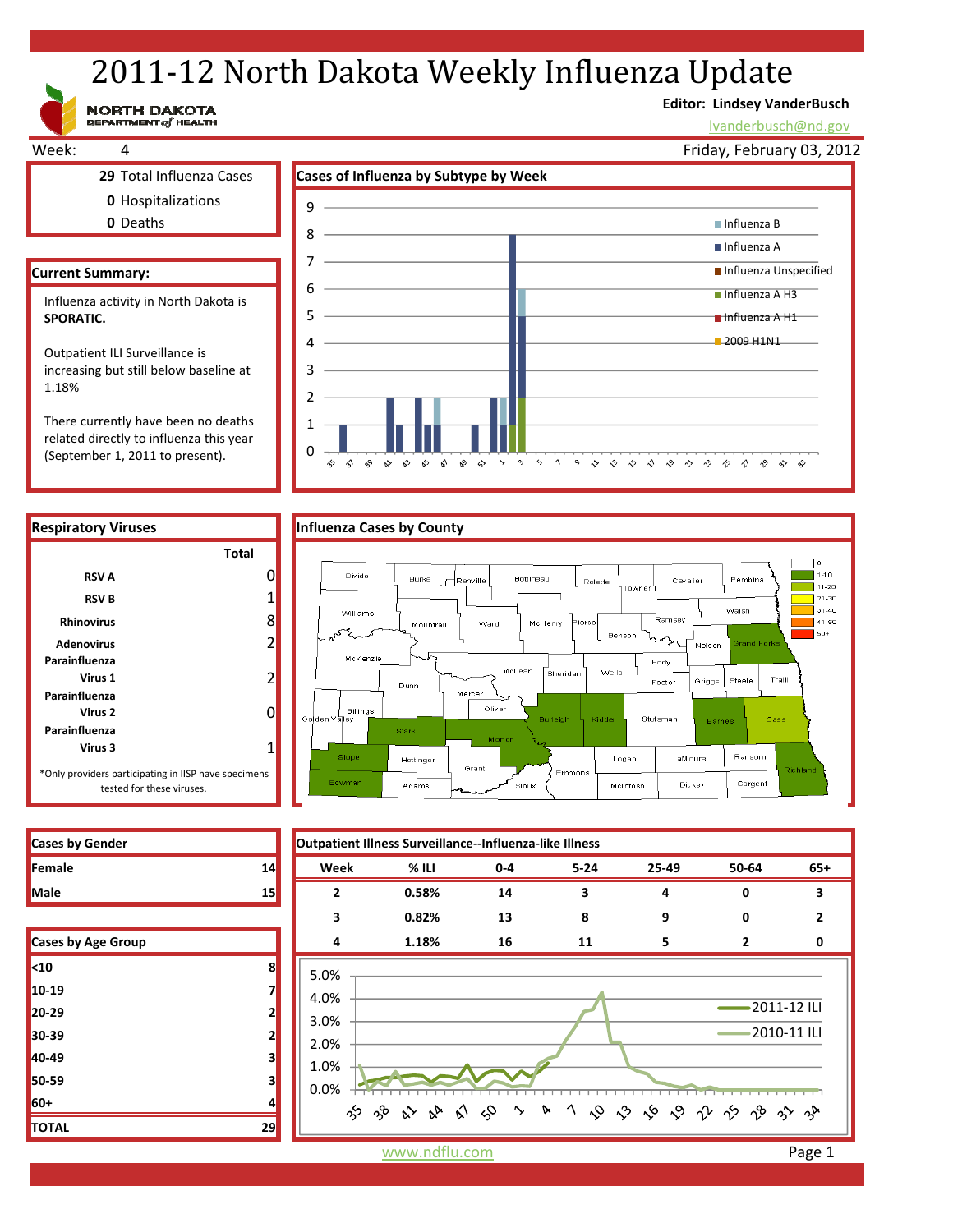## 2011-12 North Dakota Weekly Influenza Update

NORTH DAKOTA<br>DEPARTMENT of HEALTH





\*These data do not represent all laboratory results for influenza.



Friday, February 03, 2012

### **North Dakota School Surveillance:**

**‐‐ 4 Schools Reporting**

**‐‐ Percent Absent due to illness for this week is well below what would be considered significant absenteeism.**

**‐‐ If your school would be willing to particiapte in our surveillance, please contact Lindsey VanderBusch, lvanderbusch@nd.gov.**

### **Sentinel Laboratory Surveillance**

**‐‐ 15 North Dakota Laboratories Reporting**

**‐‐ The number of percent positive on influenza tests remains low.**

**‐‐ Reminder, when influenza activity is low, the positive predictive value of the tests are low. This means that the possiblity of false positives are high.**